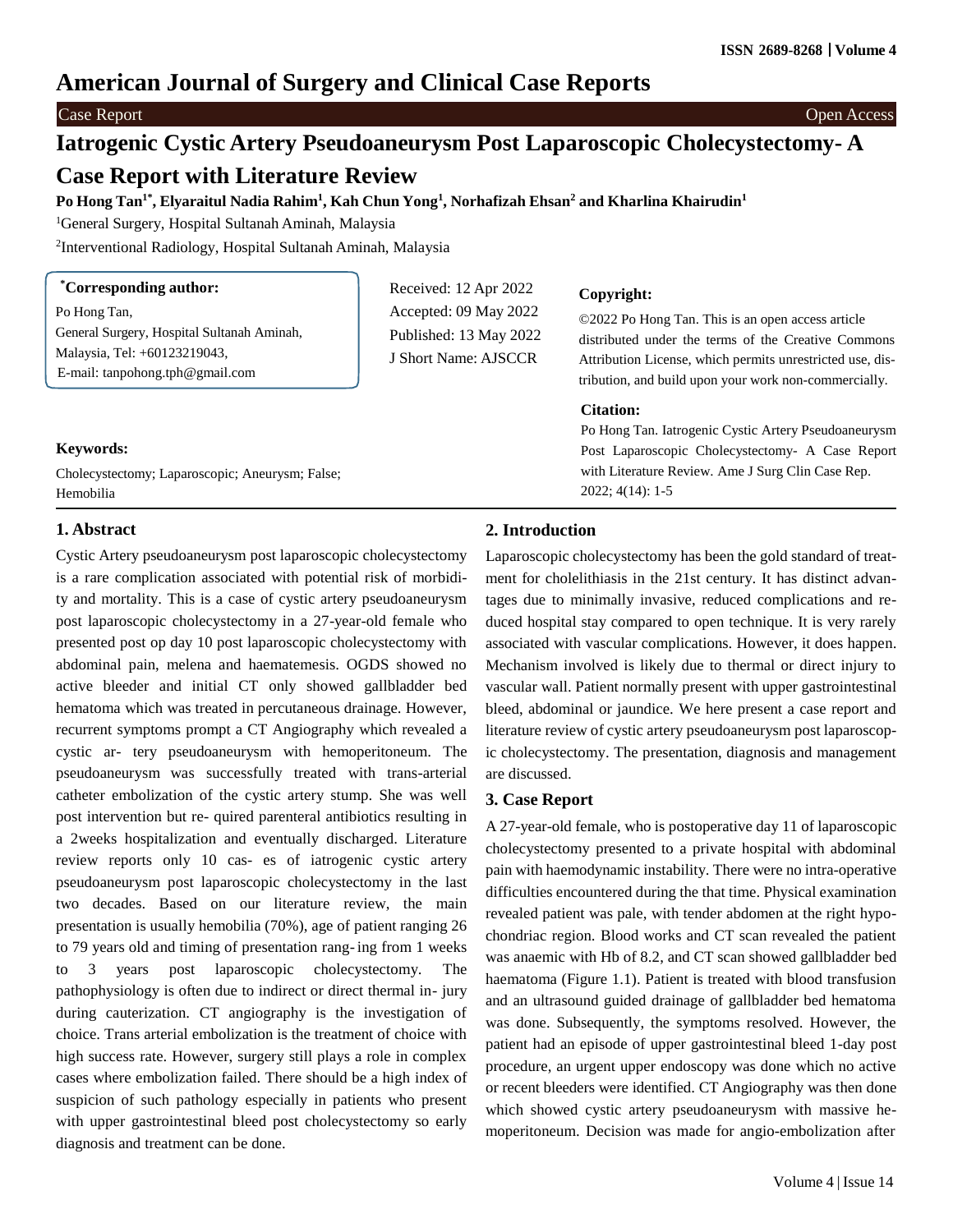#### ajsccr.org 2

multidisciplinary discussion between hepato-biliary team and interventional radiology team. Coiling of the right hepatic artery was then done (Figure 1.2 and 1.3). Patient was well after with no more

episodes of UGIB or abdominal pain, recovery was uneventful and patient was subsequently discharged.



**Figure 1.1:** CT scan showing Gallbladder bed hematoma.



**Figure 1.2**. Angiography of cystic artery pseudoaneurysm before angioembolization.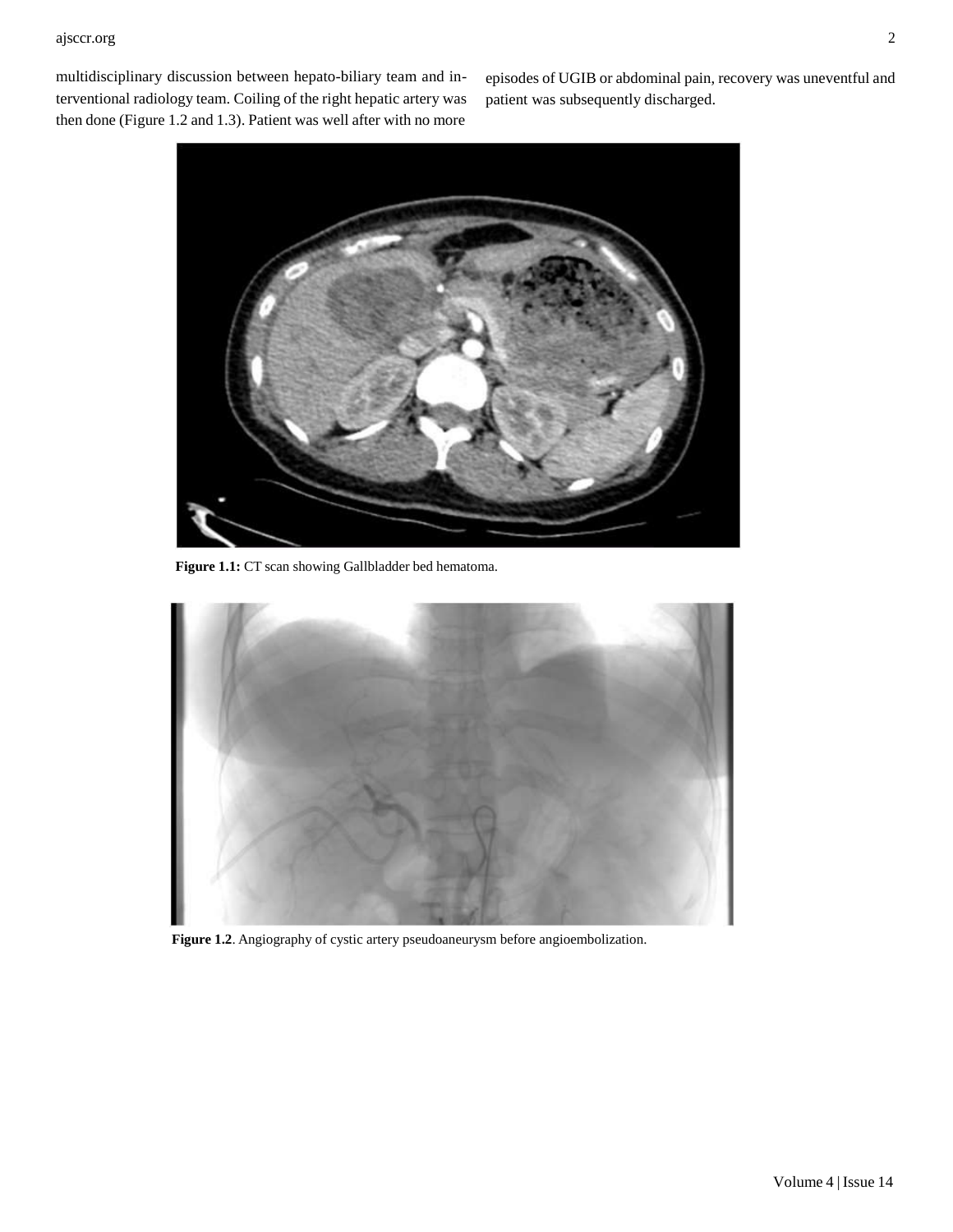

**Figure 1.3**. Angiography showing cystic artery pseudoaneurysm post coil embolization.

#### **4. Methods**

An extensive literature search is carried out in the PudMed databases. All case reports of cystic artery pseudoaneurysms related to laparoscopic cholecystectomies from 2000 to 2020 are included (Table 1.1). Additionally, we present a case of cystic artery pseudoaneurysm that were treated in our centre and included its data in the literature review.10 case reports were found between year 2000 to 2022 including our own case report. The main presentation was upper gastrointestinal bleed 7 (70%), followed by abdominal pain

with jaundice 3 (30%). There is a near equal gender distribution of 6 females (60%), and 4 males (40%). Age of patients involved are wide ranging from 26 to 79 years of age, with mean of 48. Timing of presentation ranges from 1 week to 3 years post laparoscopic cholecystectomy. 8 patients were treated with angio-embolization (80%). 6 were successful (75%) while 2 required further intervention. 1 case needing excision of pseudoaneurysm while the other required percutaneous thrombin injection. 2 cases (20%) were treated primarily with surgical intervention. There was no mortality reported in these 10 case reports.

**Table 1.1:** 9 cases of iatrogenic cystic artery pseudoaneurysm post laparoscopic cholecystectomy on PubMed database from 2000 to 2020, including our case report.

| References                                                    | Author                    | Year of<br>Article | Age | <b>Sex</b> | Symptoms                       | Time of<br>presentation | Treatment                                                       |
|---------------------------------------------------------------|---------------------------|--------------------|-----|------------|--------------------------------|-------------------------|-----------------------------------------------------------------|
| Int Surg. 2012 Apr-Jun; 97(2): 140–144 [1]                    | Athanosious<br>Petrou     | 2012               | 31  |            | Female   Haemobilia            | 3 months                | Angioembolization,<br>followed by ligation of<br>pseudoaneurysm |
| Trop Gastroenterol. Apr-Jun 2008;29(2):107-9<br>$[2]$         | V Moses                   | 2008               | 26  | Male       | Haemobilia                     | 3 months                | Angioembolization                                               |
| <b>Surg Today</b><br>2008;38(6):567-71 [3]<br>$\bullet$       | <b>Yuen Nakase</b>        | 2008               | 63  |            | Female   Haemobilia            | 11 days                 | Angioembolization                                               |
| HPB (Oxford). 2006; 8(4): 318–319 [4]                         | O.L. De Molla<br>Neto     | 2006               | 31  | Female     | Abdominal Pain<br>and Jaundice | 50 days                 | Ligation of RHA                                                 |
| J Laparoendosc Adv Surg Tech A .2006<br>$Dec;16(6):609-12[5]$ | Jens Heyn                 | 2006               | 78  | Male       | Haemobilia                     | 1 year                  | Excision of<br>pseudoaneurysm                                   |
| Surgery<br>2002 May; 131(5): 585-6[6]                         | Pierre F Saldinger   2002 |                    | 50  |            | Female Haemobilia              | 1 week                  | Angioembolization                                               |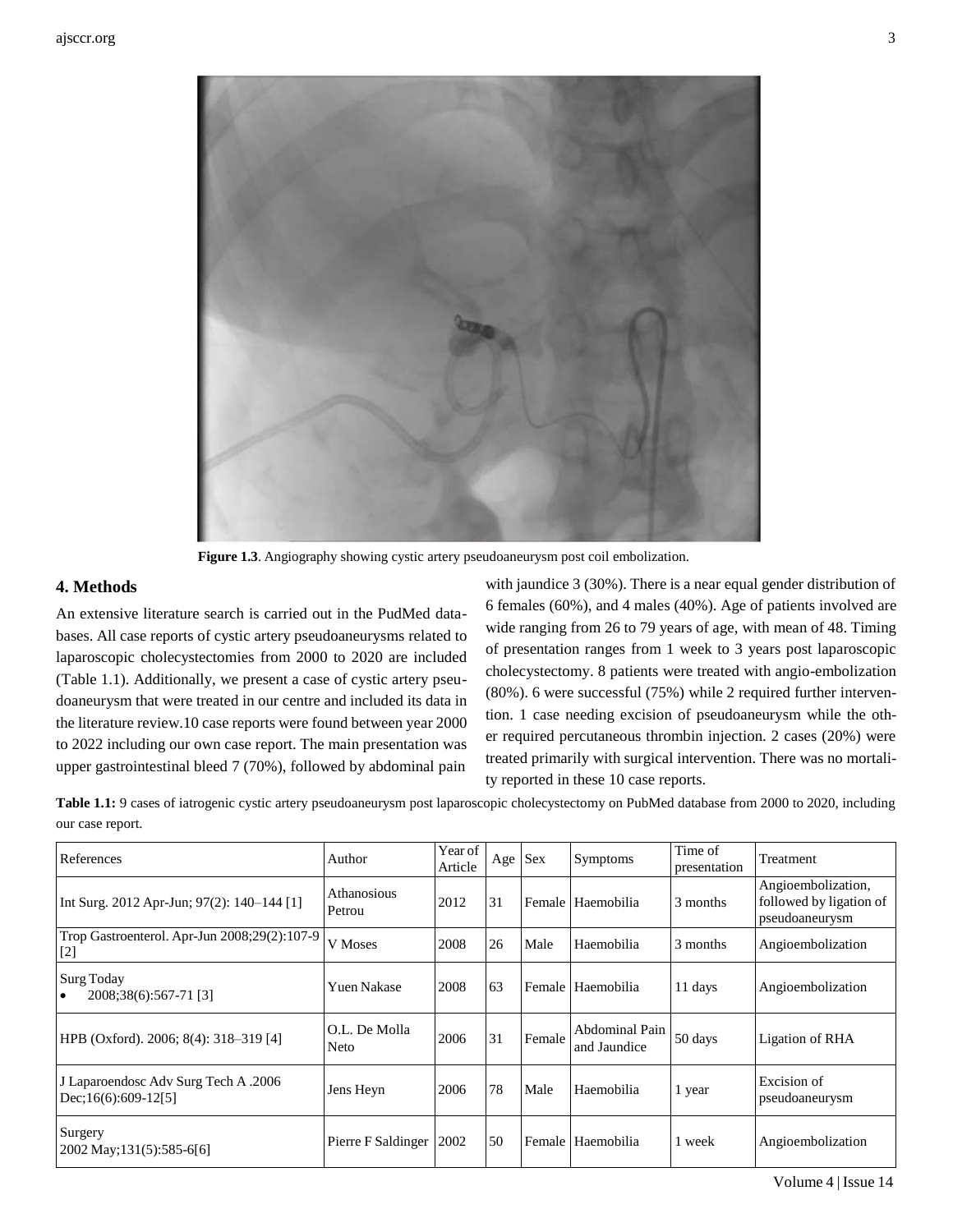| Hong Kong Med J 2018 Apr; 24(2): 203–5[7]       | K To            | 2018 | 56 | Male | Haemobilia                  | 4 weeks   | Angioembolization                                           |
|-------------------------------------------------|-----------------|------|----|------|-----------------------------|-----------|-------------------------------------------------------------|
| ACG Case Rep J. 2017; 4: e38 [8]                | Ricardo Badillo | 2017 | 79 | Male | Abdominal Pain,<br>Jaundice | 15 months | Angioembolization                                           |
| Clin Imaging<br>. Jul-Aug 2014;38(4):522-525[9] | Abhishek Kumar  | 2014 | 45 |      | l Female   Haemobilia       | 3 years   | Angioembolization and<br>percutaneous thrombin<br>injection |
| Current<br><b>Case Report</b>                   | Tan PH          | 2022 | 26 |      | Female   Haemobilia         | 11 days   | Angio-embolization                                          |

#### **5. Discussion**

Cystic artery pseudoaneurysm post laparoscopic cholecystectomy is rare. Despite laparoscopic cholecystectomy being a common procedure in the 21st century, only about 10 cases were reported for the past 2 decades. Most case reports of vascular pseudoaneurysm post laparoscopic cholecystectomy were the involvement of right hepatic artery with only minority involving cystic artery [10]. Multiple theories for development of such complication are proposed. Direct injury, thermal injury and bile leak leading to vascular wall damage is some of the proposed mechanism. Thermal injury can be direct or indirect through metal clips. Bile acid from bile leaks causing erosion of vascular wall can be a cause as well. There was no mortality in case reports of cystic artery pseudoaneurysm reported. However, there are cases reported of mortality in other vessel involvement. Based on our literature review, there is wide age range of presentation ranging from 26 to 79 years of age. This data could possibly indicate that surgical factors such as difficult cholecystectomies rather than patient factor plays a bigger role in pathophysiology of such complications. However, there are insufficient data to prove this statement, as there are cases where these complications developed in absence of intra-operative difficulties [4]. There is also wide timing of presentation post op possibly due to the fact that majority of pseudoaneurysm remain asymptomatic during initial phase. However, regardless of the pathophysiology, age and time of presentation, the diagnostic and treatment modalities remain roughly the same. CT Angiography is the diagnosis of choice with high sensitivity. Modalities of treatment in most case reported are angio-embolization with a high success rate. Gel foam, coils or thrombin can be used to embolize blood vessels. Regardless of mode of embolization, most patient treated with trans-arterial embolization yield good outcome [3,4,7,8,9]. There is much less risk compared to surgery and most cases only local anaesthesia needed. However, there is associated failure and complications, such as failure in coiling due to coagulopathies [2], difficulties in placing, cannulation issues, misidentification of vessels, or loosely packed coils. In successful trans-arterial embolization, there are complications such as liver abscess [4], ischaemia, and post-procedure bleeding. In cases where service is not available or embolization failed, surgical repair would be recommended which yield good outcome [2,5,6]. Most common surgical options for pseudoaneurysm are either excision of aneurysm or ligation of the right hepatic artery. There are even reported case where ligation of pseudoaneurysm was done laparoscopically [11]. Regardless done open or laparoscopically, it does come with complication such as failure of excision. Ligation of right hepatic artery can be done with high success rate and a low risk of liver ischaemia due to portal vein flow. Generally, surgical treatment yields good outcome based on recent literature review [1]. There is also one case reported where the cystic artery pseudoaneurysm was treated successfully with percutaneous thrombin injection. However, it does carry risk of liver ischaemia, although it did not happen in this particular case.

#### **6. Conclusion**

Cystic artery pseudoaneurysm post laparoscopic cholecystectomy is rare but relevant in clinical settings as it is a very common procedure. There is potential risk of high morbidity and mortality if not diagnosed and treated early. We as clinician should have high index of suspicion of such complication especially in patients presenting with upper gastro intestinal bleed post laparoscopic cholecystectomy so that it can be treated timely and appropriately.

#### **References**

- 1. Petrou A, Brennan N, Soonawalla Z, Silva MA. Hemobilia due to cystic artery stump pseudoaneurysm following laparoscopic cholecystectomy: Case presentation and literature review [Internet]. International surgery. International College of Surgeons. 2012.
- 2. [Moses V, Keshava SN, Cornerstone Wann V, Joseph P, Sitaram V.](https://pubmed.ncbi.nlm.nih.gov/18972774/) [Cystic artery pseudoaneurysm after laparoscopic cholecystectomy](https://pubmed.ncbi.nlm.nih.gov/18972774/) [presenting as Haemobilia: A case report \[Internet\]. Tropical gastro](https://pubmed.ncbi.nlm.nih.gov/18972774/)enterology: official journal of the Digestive Diseases [Foundation.](https://pubmed.ncbi.nlm.nih.gov/18972774/) U.S. National Library of [Medicine.](https://pubmed.ncbi.nlm.nih.gov/18972774/) 2022.
- 3. Nakase Y, Takagi T, Fukumoto K, Kassai K, Yamagami T, Itani K, et al. Hemobilia and cystic artery stump pseudoaneurysm associated with liver abscess after a laparoscopic cholecystectomy: Report of a case [Internet]. Surgery today. U.S. National Library of Medicine. 2022.
- 4. De Molla Nateo OL, Ribeiro MAF, Saad WA. Pseudoaneurysm of cystic artery after laparoscopic cholecystectomy [Internet]. HPB: the official journal of the International Hepato Pancreato Biliary Association. U.S. National Library of Medicine. 2022.
- 5. Heyn J, Sommerey S, Schmid R, Hallfeldt K, Schmidbauer S. Fistula between cystic artery pseudoaneurysm and cystic bile duct cause of acute anemia one year after laparoscopic cholecystectomy [Internet]. Journal of laparoendoscopic & advanced surgical techniques. Part A. U.S. National Library of Medicine. 2022.
- 6. Saldinger PF, Wang JY, Boyd C, Lang E. Cystic [artery stump pseu-](https://pubmed.ncbi.nlm.nih.gov/12019416/)